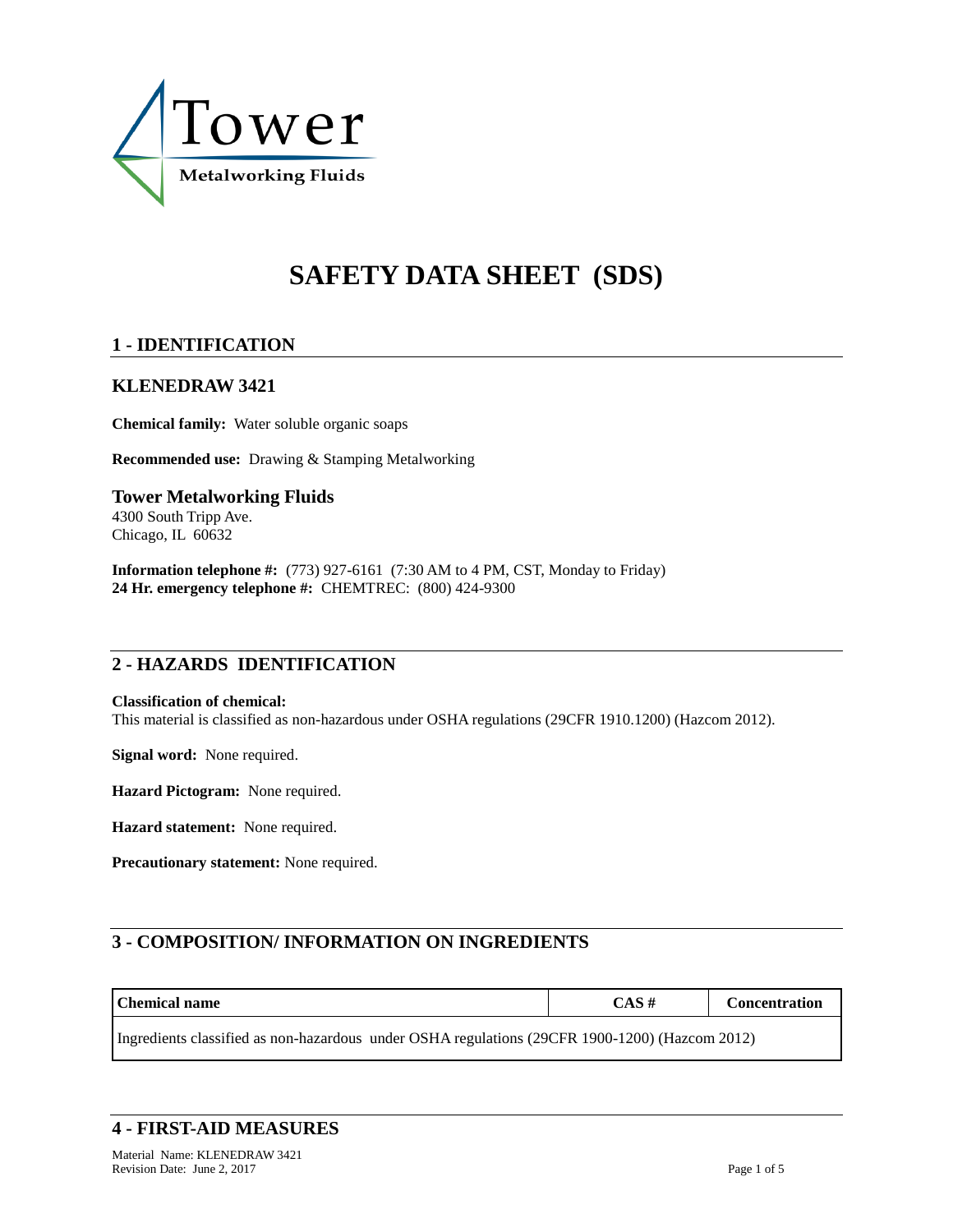

#### **Description of first aid measures:**

Inhalation: N/A

Ingestion: Do not induce vomiting. Get medical attention.

Skin: Wash with warm water and mild soap. Remove contaminated clothing.

Eye: Immediately flush with water for 15 minutes or until irritation subsides. If irritation persists, consult a specialist.

#### **Symptoms and effects, both acute and delayed:**

Acute: Skin exposure may cause slight irritation to personnel with allergenic tendencies. Eye contact may result in transient corneal inflammation.

Chronic: Long term or repeated skin exposure may result in minor irritation.

# **5 - FIRE-FIGHTING MEASURES**

#### **Extinguishing media:**

Suitable: Non-flammable. If water is heated off, use water, carbon dioxide, dry-chemical or universal type foam. Unsuitable: None

**Specific hazards and combustion products:** Oxides of carbon, nitrogen and phosphorous when water content has evaporated and residue is exposed to combustion.

**Special protective equipment and precautions for fire-fighters:** If near fire, cool exposed containers with cold water to prevent rupture. Firefighters should wear NIOSH/MSHA approved self-contained breathing apparatus and full protective clothing.

## **6 - ACCIDENTAL RELEASE MEASURES**

**Personal precautions, protective equipment and emergency procedures:** All persons dealing with the spill should wear appropriate personal protective equipment. Keep others away from spill. Restrict access to area until the spill has been cleaned up.

**Methods and materials for containment and cleaning up:** Contain spill and transfer to suitable containers or soak up in absorbent medium. If spill enters sewer, notify proper authorities.

## **7 - HANDLING AND STORAGE**

**Precautions for safe handling:** Wear proper personal protective equipment. Avoid contact with skin, eyes and clothing.

**Conditions for safe storage:** Keep containers closed when not in use. Protect from freezing temperatures. Avoid heating above 120ºF for prolonged periods of time.

**Incompatible materials:** Strong oxidizing materials.

# **8 - EXPOSURE CONTROLS/ PERSONAL PROTECTION**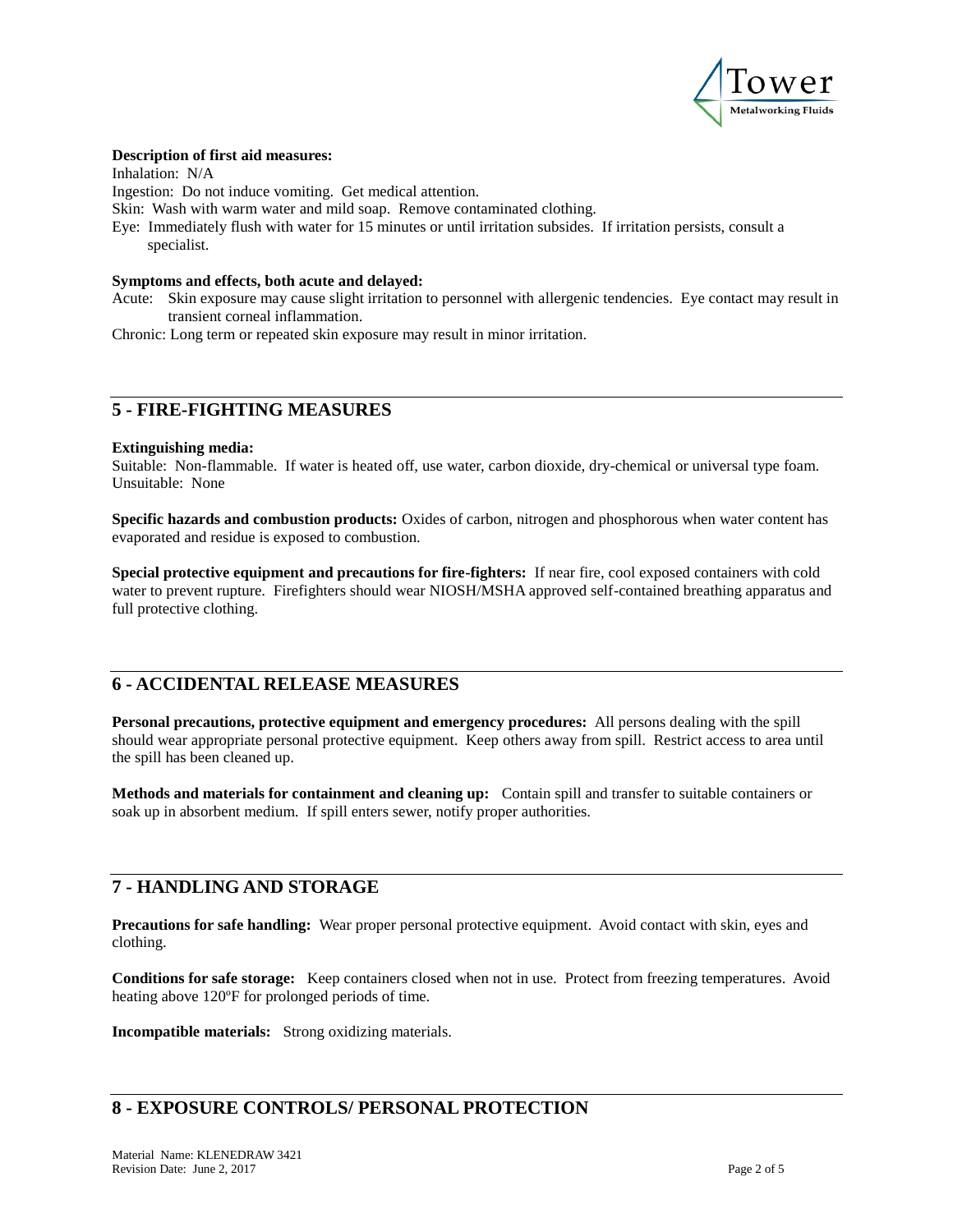

**Exposure limits:** No exposure standards have been established for this material.

**Engineering controls:** None required under normal use conditions.

**Individual protection measures and personal protective equipment:** Splash goggles, face shield, chemical resistant gloves, impervious apron if skin exposure is likely to be prolonged.

# **9 - PHYSICAL AND CHEMICAL PROPERTIES**

**Appearance:** Clear to hazy amber gold liquid. **Odor:** Mild soap. **Odor threshold:** Data currently unavailable. **Product pH:** 8.8 - 9.2 **Freezing point:** 32ºF **Boiling point:** 212ºF **Flash point:** None **Evaporation rate:** As water. **Flammability:** Non-flammable **Upper/lower flammability limits:** Information not available. **Vapor pressure:** Information not available. **Vapor density:** Information not available. **Relative density:** 1.01 **Solubility:** Soluble in water and alcohols. **Partition coefficient (n-octanol/water):** Information not available. **Auto-ignition temperature:** Information not available. **Decomposition temperature:** Information not available. **Viscosity:** Typical 75 SUS@100°F **VOC:** 0.0 gm/L [EPA Method 24]

## **10 - STABILITY AND REACTIVITY**

**Reactivity:** Stable.

**Chemical stability:** Stable under normal conditions.

**Possibility of hazardous reactions:** Hazardous polymerization does not occur.

**Conditions to avoid:** Strong oxidizing agents.

**Incompatible materials:** Strong oxidizing agents.

**Hazardous decomposition products:** Material does not decompose at ambient temperatures. Oxides of carbon, nitrogen and phosphorous when water content has evaporated and residue is exposed to combustion.

# **11 - TOXICOLOGICAL INFORMATION**

#### **Information on likely routes of exposure:**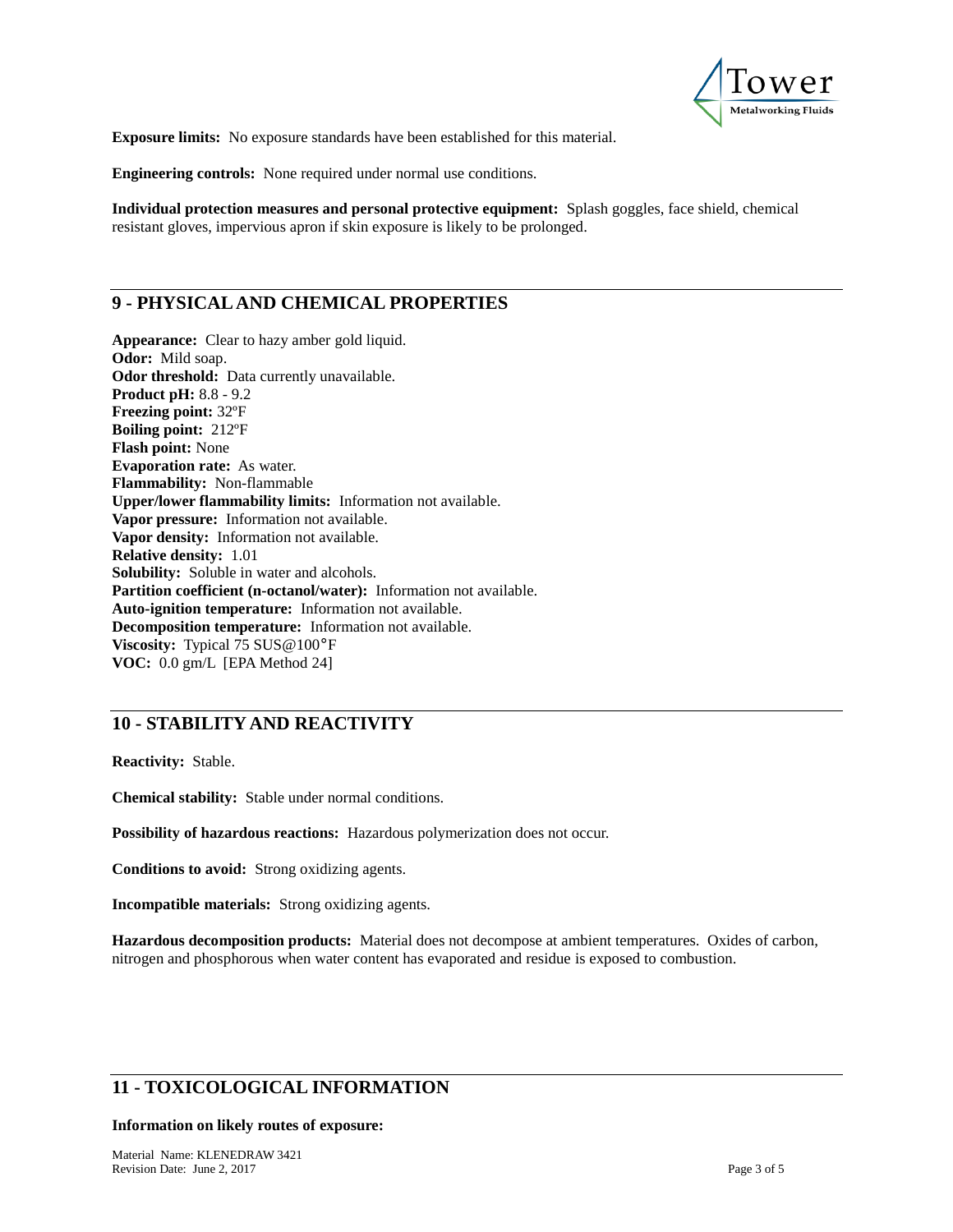

Routes of entry: Inhalation: No Ingestion: Yes Skin: Yes Eye: Yes

**Potential symptoms of exposure:** Inhalation: None. Ingestion: No information available. Skin: Possible irritation. Eye: Possible irritation.

| Toxicological data:                             |                               |
|-------------------------------------------------|-------------------------------|
| <b>Primary Eye Irritation –</b> Species: Rabbit |                               |
|                                                 | Result: Minimally irritating. |
|                                                 | Method: OECD Guidelines 404   |
|                                                 |                               |

| <b>Primary Dermal Irritation - Species: Rabbit</b> |                              |
|----------------------------------------------------|------------------------------|
|                                                    | Result: Slightly irritating. |
|                                                    | Method: OECD guidelines 405  |
|                                                    |                              |

**NTP, IARC or OSHA carcinogen:** None of the constituents of this product have been identified as possible or proven carcinogens by NTP, IARC, or OSHA.

## **12 - ECOLOGICAL INFORMATION**

**Ecotoxicity:** Data not available.

**Persistence and degradability:** Data not available.

**Bioaccumulative potential:** Data not available.

**Mobility in soil:** Data not available.

**Other adverse effects:** None known.

#### **13 - DISPOSAL CONSIDERATIONS**

**Waste disposal method:** Dispose of in accordance with federal, state and local regulations.

#### **14 - TRANSPORT INFORMATION**

**DOT Shipping:** Not regulated by 49 CFR, Highway Water Base **DOT Hazard class**: N/A **UN/NA Number**: N/A

## **15 - REGULATORY INFORMATION**

**Sara III** (Superfund Amendment and Reauthorization Act of 1986) 40 CFR Part 372 and 40 CFR Part 355